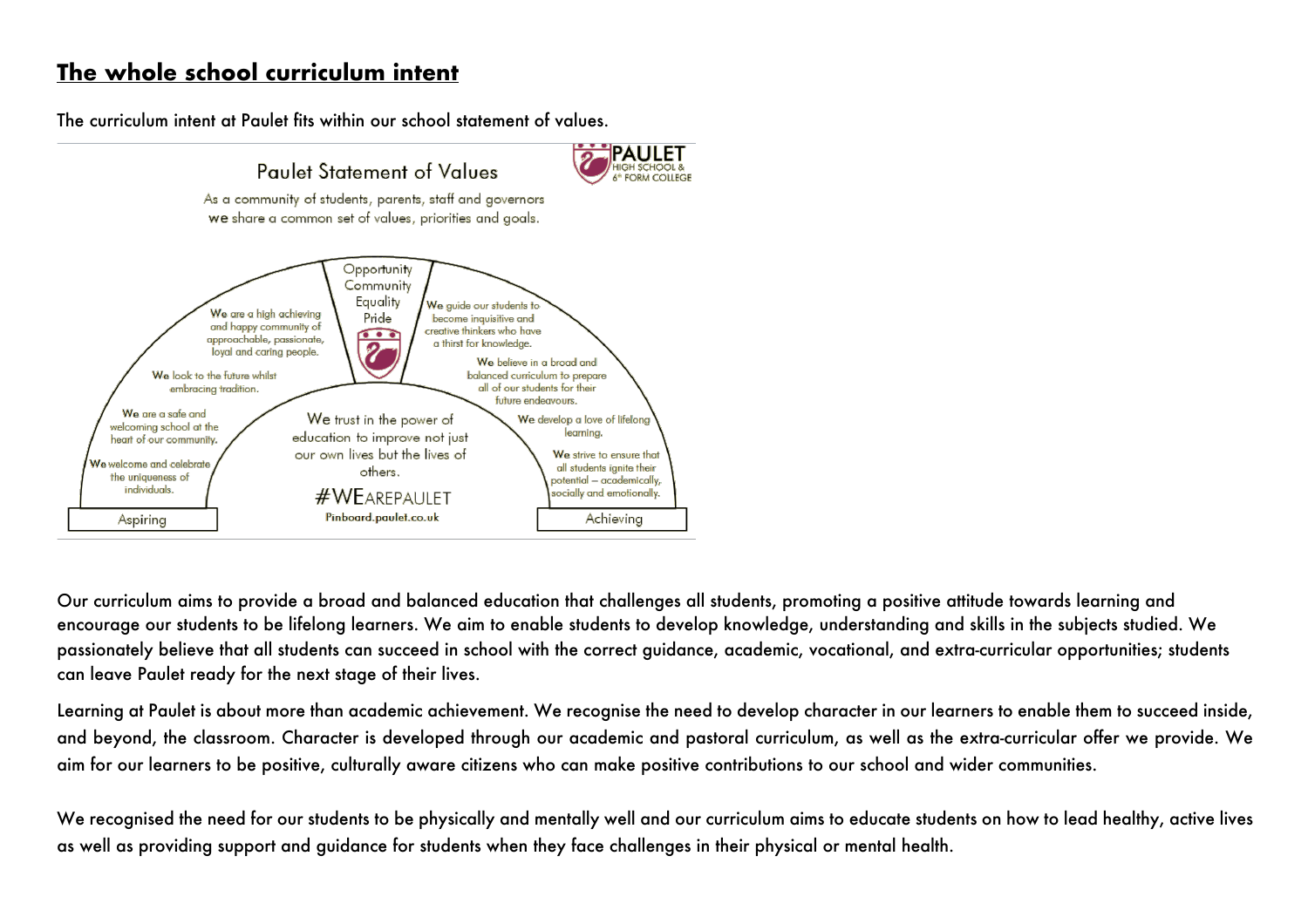We call this The Paulet Way.

#### **The school day**

Students are taught in 5 sixty-minute lessons during the day. Periods 1 and 2 and periods 3 and 4 are taught as double lessons. The double lessons have a 15-minute breaktime. These are staggered at different times of the double lesson for different year groups. This enables students to have increased space in social areas and quicker access to our canteen services.

We currently run a 2-week timetable.

All students have a 30-minute character development session with their form tutor and form group each day. This covers a range of topics in the curriculum including PSHE, careers and British values. Similarly, to breaktimes, lunch time is split to enable students a better lunch time experience.

8.30 – 10:40 Period 1and 2 10.40 – 12.50 Period 3 and 4 12.50 – 13.20 Years 7 and 9 Lunch / Years 8, 10 and 11 Character Development 13.20 – 13.50 Years 8 and 10 and 11 Lunch / Years 7 and 9 Character Development 13.50 – 14.50 Period 5

Assemblies take place every week on a 2-week rotation. Week one is Year group assemblies and week 2 is house assemblies. These focus on a breadth of content such as Paulet Character, British Values, PSHE (Personal Social Health Economic education) and other topical issues that arise in the world around us.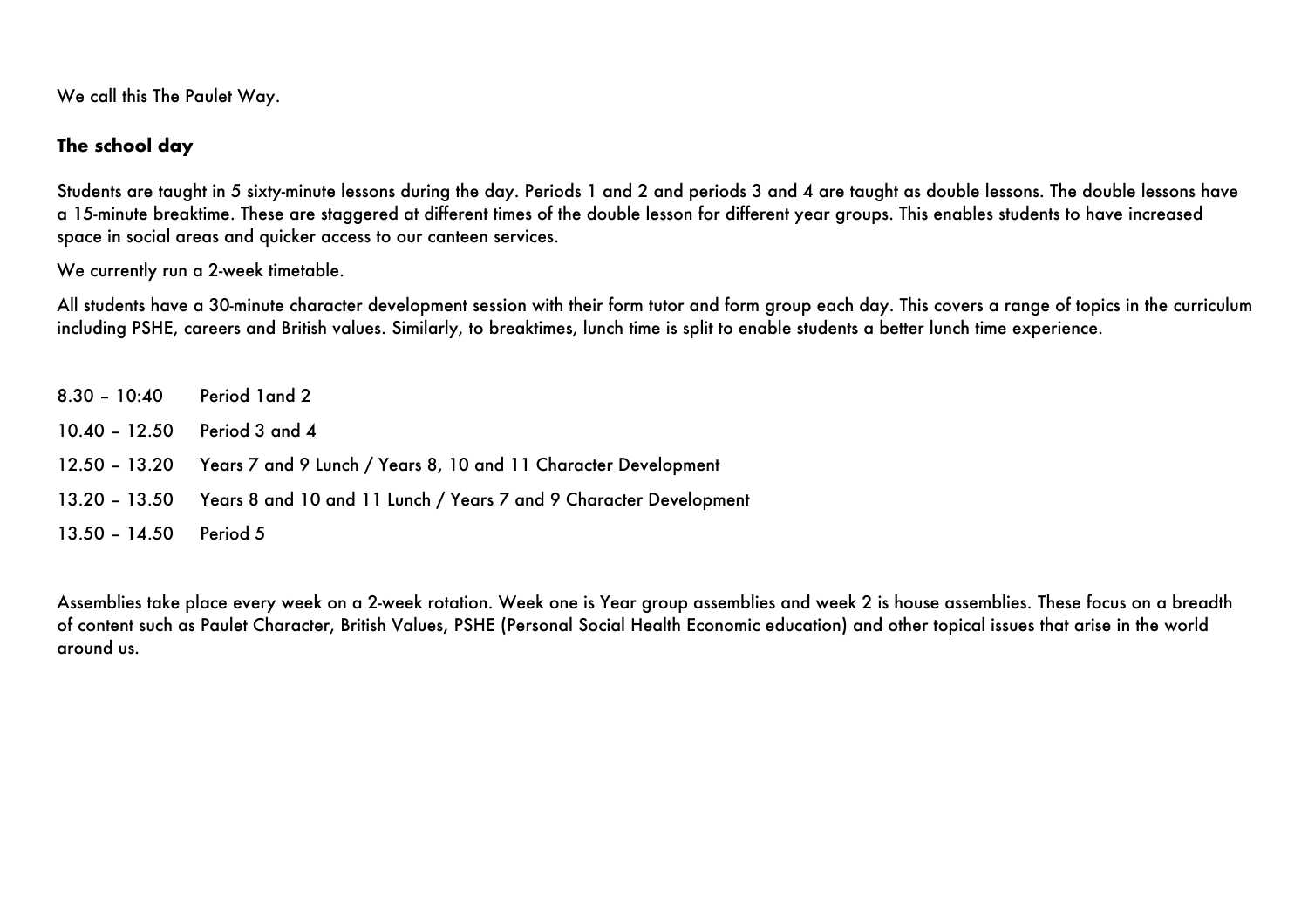#### **Extra-curricular learning**

At Paulet we believe that learning inside the classroom is only part of a child's education. We provide a vast range of activities, experiences, and opportunities for our children to grow and develop.

Trips including foreign visits to France, Bay of Naples, Madrid, Iceland, Biannual ski trip (Austria in 2019) and biannual 6<sup>th</sup> form New York trip allow children and students the chance to explore the world, experience new cultures and make some memories which will last a lifetime.

Students can learn to play an instrument; there are several peripatetic tuitions available including vocal tuition and students can also work towards graded music exams at Paulet. Students can also have singing lessons or join the choir and take part in our annual Christmas Carol Concert.

Students can take part in a school production, look after our chickens, be in the technology club, play for a sports team, go to homework club, read in the library, play chess, attend gaming or coding club and much, much, more. The best place to see these events is on our Pinboard which can be accessed from our webpage.

Students in year 10/11 and 12/13 this year can also work towards the Duke of Edinburgh Bronze and Silver Awards. We currently have over 100 students to start the program this year. Students can access financial support for this program if they receive free school meals.

#### **Transition to Key Stage 3**

Our pastoral teams meet with our partner schools to help understand the needs of our students as they start their life at Paulet. We run a summer school for our Year 6 entrants in the summer term. This enables students to join us in Year 6, already having some familiarity with key members of staff, with the school building, the style of lessons etc. This enables our Year 7 students to start life at Paulet with confidence.

We also undertake assessments with our new year 7 students. We conduct cognitive ability tests called CAT D tests and GL tests in English, maths and science as well as reading tests. This helps us to fully understand the ability profile of our students on entry and to track their progress in Years 7,8 and 9 before students commence Key Stage 4.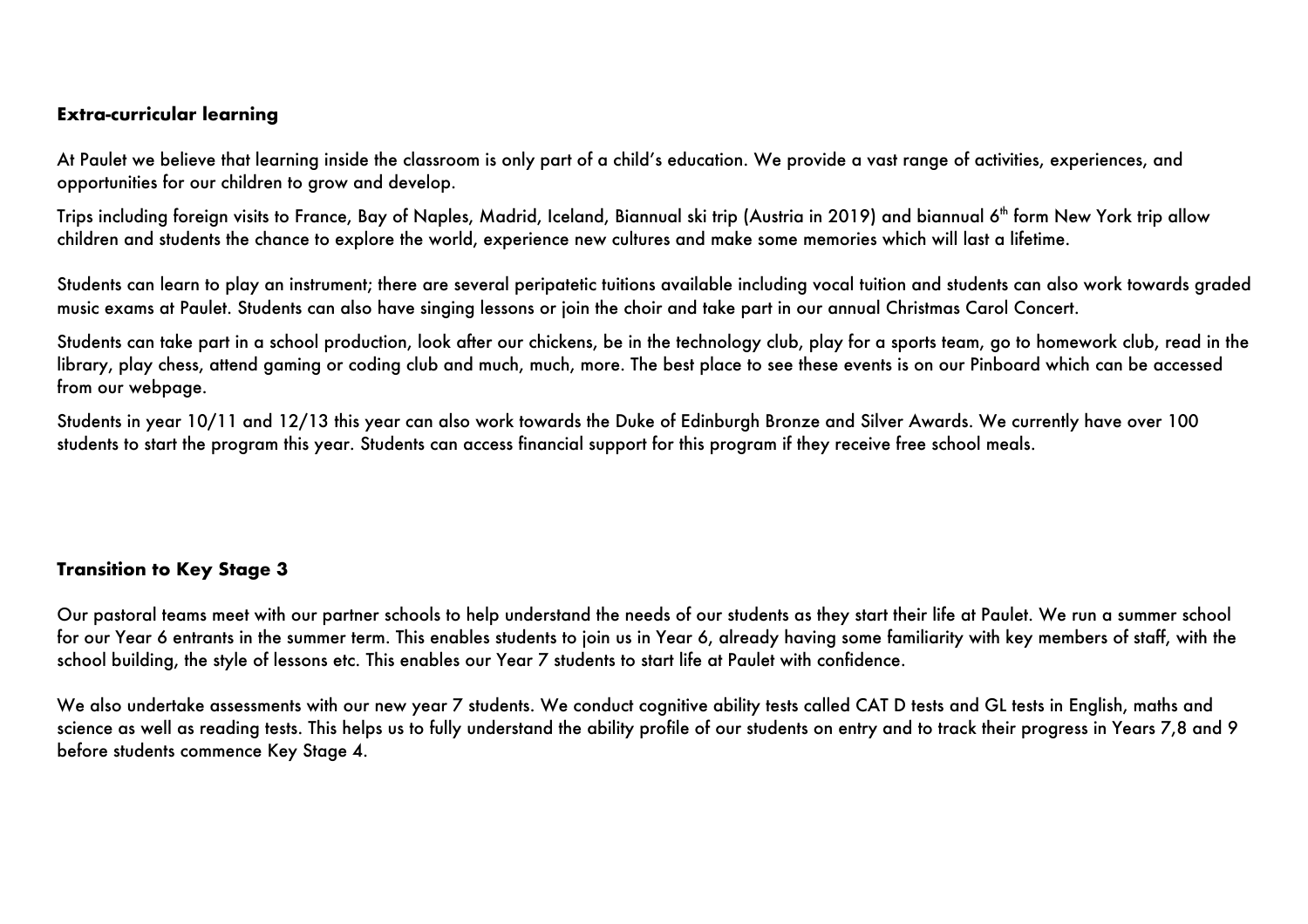# **The Year 7 and 8 curriculums**

Students in year 7 and 8 experience a broad range of subjects which are detailed in the table below. Most subjects are taught in form groups. Students have 6 hours per fortnight in English and 2 hours per fortnight taught in the library. Library lessons are focused on reading and we utilise a program called Accelerated Reader which sets all students appropriate reading. All students have termly reading age tests so that we can ensure students are making good progress and plan interventions where students need some further support. Students use Bedrock learning every week for their home learning tasks.

In maths and science students are grouped by ability after the first half term.

Students are assigned a language in Year 7 (either French or Spanish) and they will study this language until the end of year 9. Many students will continue to study this language at GCSE level. This is mandatory for some students who are selected to complete the English Baccalaureate (Ebacc.)

In performing arts, design technology and P.E. students rotate around different specialisms. In design and technology students will experience around 12 weeks each of textiles, food technology, resistant materials and electronics, in performing arts students do half a year in music and half a year in drama and in PE students are able to experience different sports across the year.

| Year 7                           |     |         |                         | Mixed ability taught in tutor groups | <b>Ability sets</b> |     | <b>Carousels</b>  |                          |         |       |                    |                      |             |
|----------------------------------|-----|---------|-------------------------|--------------------------------------|---------------------|-----|-------------------|--------------------------|---------|-------|--------------------|----------------------|-------------|
| <b>Subject</b>                   | Art | English | French<br>Or<br>Spanish | ⊢Geography I                         | <b>History</b>      | ICT | Library<br>lesson | Philosophy<br>and Ethics | Science | Maths | Performing<br>arts | Design<br>technology | <b>P.E.</b> |
| <b>Hours</b><br>per<br>fortnight |     | J       | 4                       |                                      |                     |     |                   | ▴                        |         |       |                    |                      |             |

| Year 8                           |                  |         |                         | Mixed ability taught in tutor groups | <b>Ability sets</b> |            | <b>Carousels</b>  |                            |         |       |                    |                      |      |
|----------------------------------|------------------|---------|-------------------------|--------------------------------------|---------------------|------------|-------------------|----------------------------|---------|-------|--------------------|----------------------|------|
| <b>Subject</b>                   | Art              | English | French<br>Or<br>Spanish | ⊢Geography <sup>i</sup>              | <b>History</b>      | <b>ICT</b> | Library<br>lesson | Philosophy  <br>and Ethics | Science | Maths | Performing<br>arts | Design<br>technology | P.E. |
| <b>Hours</b><br>per<br>fortnight | $\boldsymbol{2}$ | O       | 4                       |                                      |                     |            | ◠                 | ◠<br>∼                     |         |       |                    |                      |      |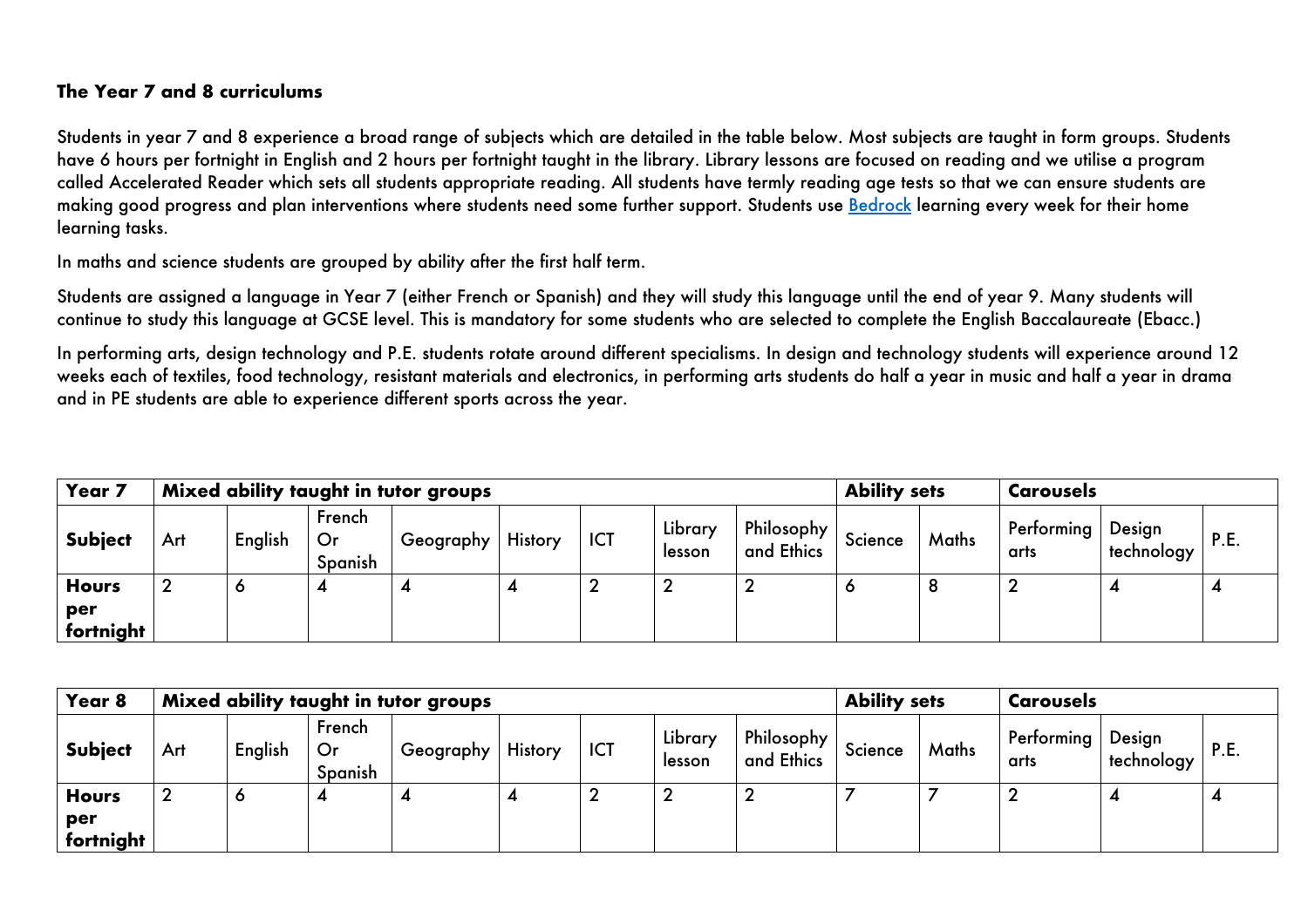#### **Year 9 curriculum**

In year 9 students are independently set in maths and science. This enables teachers to best prepare students for the rigours of the new GCSE qualifications they will sit in Year 10 and 11 and set appropriately challenging work.

| Tear 9                                  | <b>Ability Sets</b> |         |         | <b>Grouped in mixed ability classes</b>           |  |  |  |                                                                      | Language<br><b>Choices (Students pick 2 from 4)</b><br><b>Choice</b> |       |    |                      |  |
|-----------------------------------------|---------------------|---------|---------|---------------------------------------------------|--|--|--|----------------------------------------------------------------------|----------------------------------------------------------------------|-------|----|----------------------|--|
| <b>Subject</b>                          | Maths               | Science | English | en Philosophy and Geography History ICT<br>Ethics |  |  |  | $\mathsf{Art}/\mathsf{Art}$ with $\mathsf{Drama}$<br><b>Textiles</b> |                                                                      | Music | DT | French or Spanish PE |  |
| Hours per $\vert_{\alpha}$<br>fortnight |                     | 8       |         |                                                   |  |  |  |                                                                      |                                                                      |       |    |                      |  |

Students continue to have a broad curriculum in year 9 which prepares them for the wide range of choices when they take their GCSE options. These other subjects are taught in mixed ability groups as this is how they are grouped in KS4.

Students in year 9 make some choices about their curriculum; this is to help them to focus on subjects which they are more likely to choose as an option for their GCSEs.

Students choose two creative subjects from music, drama, art and design technology. Student voice conducted in 2016 told us that students in year 8 would like to have the chance to specialise more in their creative curriculum in preparation for their GCSEs. As the maximum number of creative choices students can make in their GCSE options is 2, the 2 from 4 curriculum model has been developed and is popular with students and teachers. Students can change these subject choices at Christmas, if they choose to, before they take their options in the spring term.

Students continue to study either French or Spanish in preparation for their GCSEs.

Students have a greater amount of curriculum time in ethics and philosophy in Year 9. This enables students to start GCSE religious studies which all of our learners take in Year 11.

Students make their GCSE and vocational option choices in the Spring term of Year 9.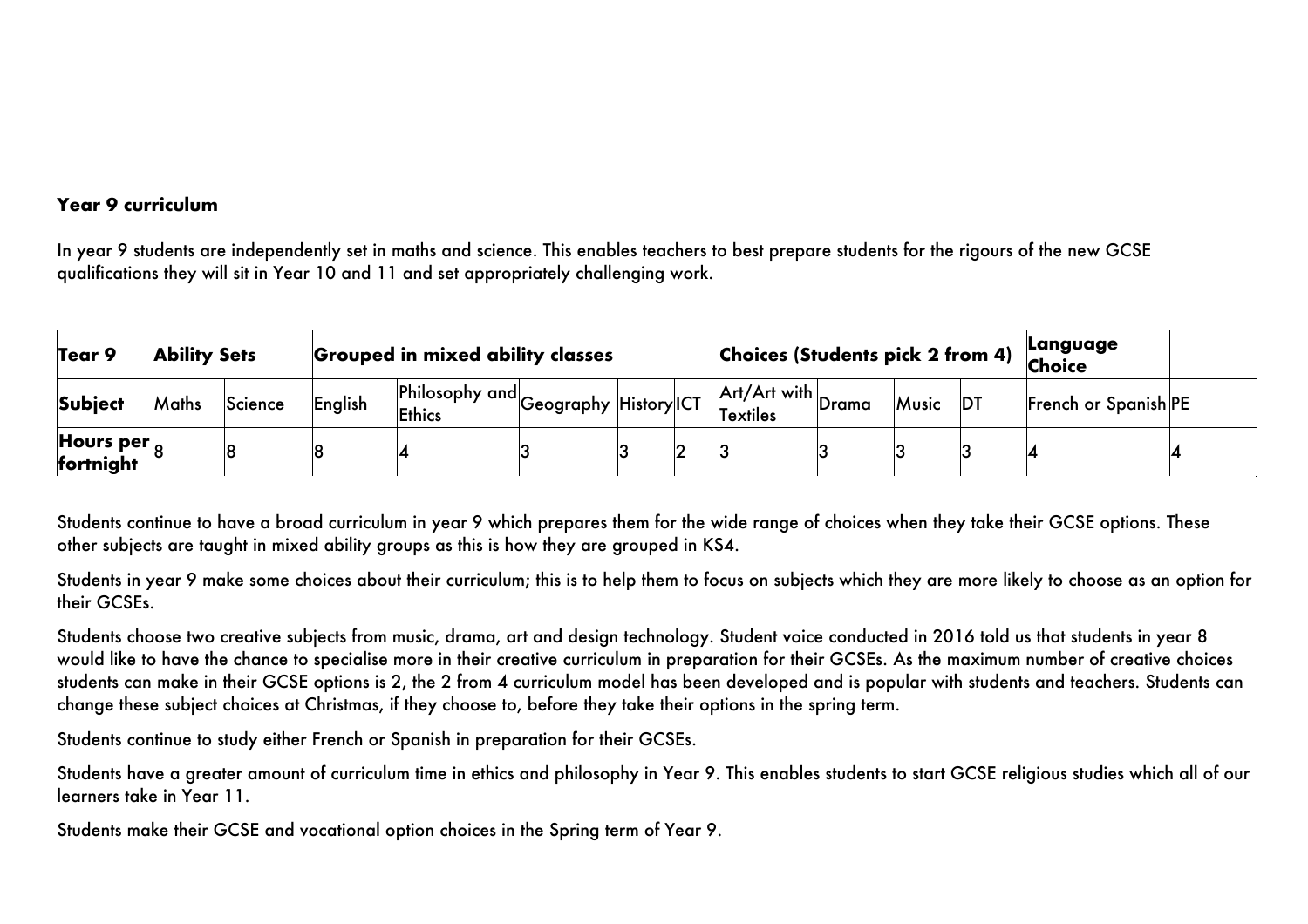Students at Paulet receive comprehensive guidance when making their guided option choices. This includes an options guidance on our website and Key stage 4 curriculum webpages, assemblies given by subject teachers, careers guidance in form time and a parents information evening which includes talks on the options process as well as parents evening.

## **Assessment and reporting in Key Stage 3.**

#### **New Year 7 (2022-23)**

We have worked with our partner MAT schools to refine and improve our Key Stage 3 assessment framework. By aligning with other schools across the MAT, we can have an increased confidence that attainment judgements about our students are fair and accurate.

At the start of Year 7 students will be given a minimum expectation for all their subject. This minimum expectation is set based on the assessment data we have for students upon entry. This data includes KS2 SATs scores in maths and English, CATD test scores (cognitive ability tests) and any subject specific base line tests departments choose to carry out.

The minimum expectations are as follows:

| Minimum expectation |
|---------------------|
| Initial             |
| Beginning           |
| Approaching         |
| <b>Secure</b>       |
| Exceeding           |
| Outstanding         |
| Mastered            |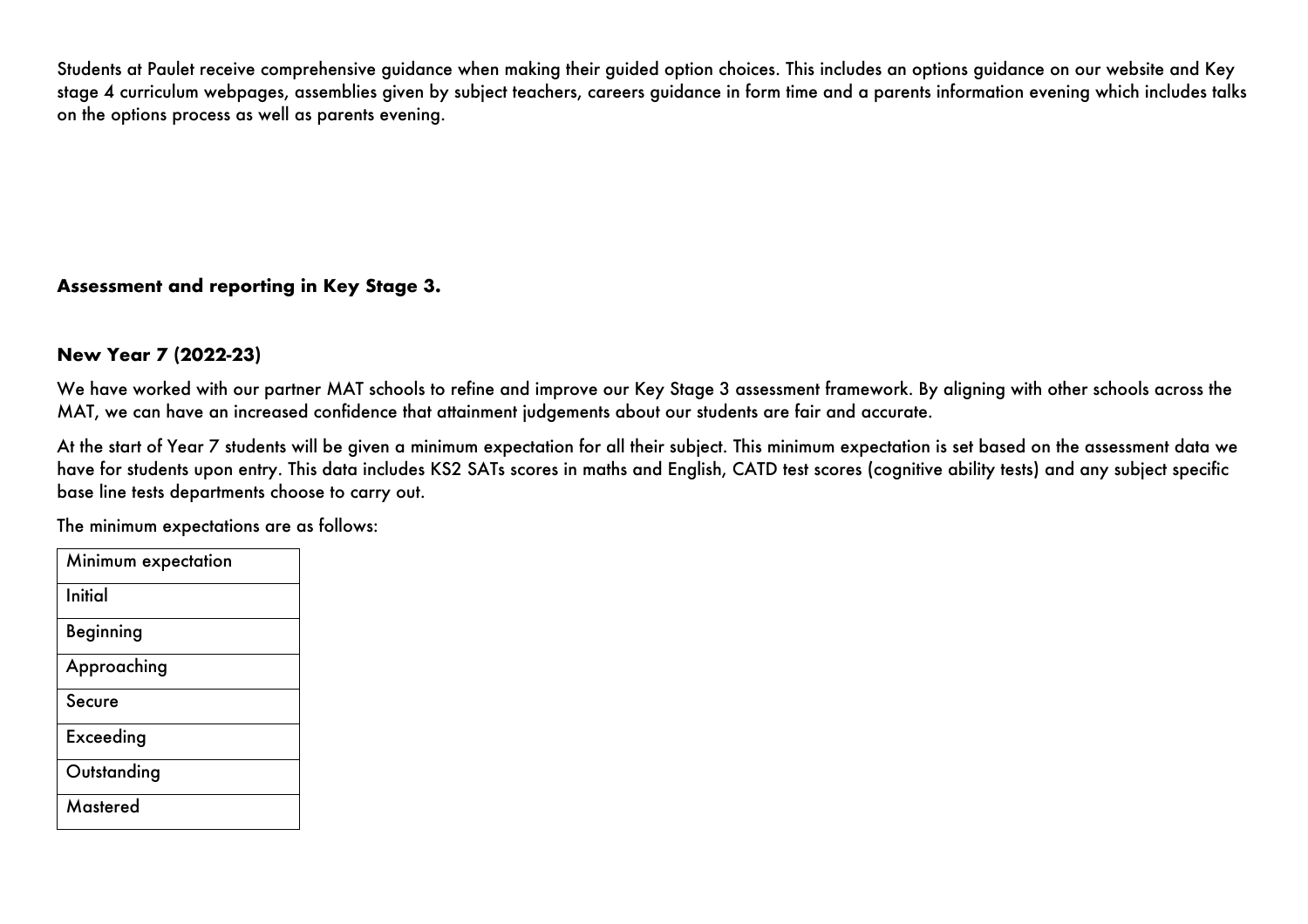Students will have assessments throughout the school year and teachers will make an overall judgement of the student's curriculum knowledge and understanding based on the collected assessment data. Where a teacher's judgement matches their minimum expectation, they will be judged to be making expected progress. If a students' assessments are below the minimum expectation, they will be judged to be making less than expected progress. Finally, where the assessments are above the minimum expectation, students will be judged to be making better than the expected progress.

The minimum expectations will be reviewed at the end of the academic year for each student who has consistently made better than expected progress. This ensures that students are continually challenged to improve as they progress through KS3 and no child has a glass ceiling on their attainment and progress.

## **Current Year 8 and 9 (2022-23)**

At Paulet, we monitor the progress of every child in Key stage 3 at regular assessment points. These assessment points follow the curriculum plans in each subject area. The completed assessments (test scores or pieces of work) are compared to benchmarks test scores or benchmark pieces of work. We then use progress indicators to summarise a child's progress in a termly data report. These progress indicators are detailed below.

Exceeding – your child is making above expected progress in context to their starting point in KS3. This means they have made excellent progress and the assessments they have produced are consistently above the benchmarks set.

Expected – your child is making expected progress in context to their starting point in KS3. This means they have made good progress and the assessments they have produced are consistently in line with the benchmarks set.

Below - your child is making less than expected progress in context to their starting point in KS3. This means the assessments completed are on average below the benchmarks set. Your child needs to work hard in school and at home to improve their rate of progress.

Concern – your child is making significantly less than expected progress in context to their starting point in KS3. This means the assessments completed are on average significantly below the benchmark standard set. Your child is falling behind and action needs to be taken to address their progress. Please make contact with the subject teacher using the school email system.

Students of different starting points and abilities are set different benchmarks allowing all students to achieve any of the described progress indicators. The benchmarks a student is compared to depend on their attainment in the end of Key Stage 2 primary tests in English and maths and the testing we do on entry in Year 7.

Students also sit end of year examinations in English and maths. These tests are called GL assessments and are national tests sat by students in many schools. The results from these tests help us to understand students' progress compared to others nationally and help to validate our own internal assessment data. Students sit these tests at the end of Years 7, 8 and 9.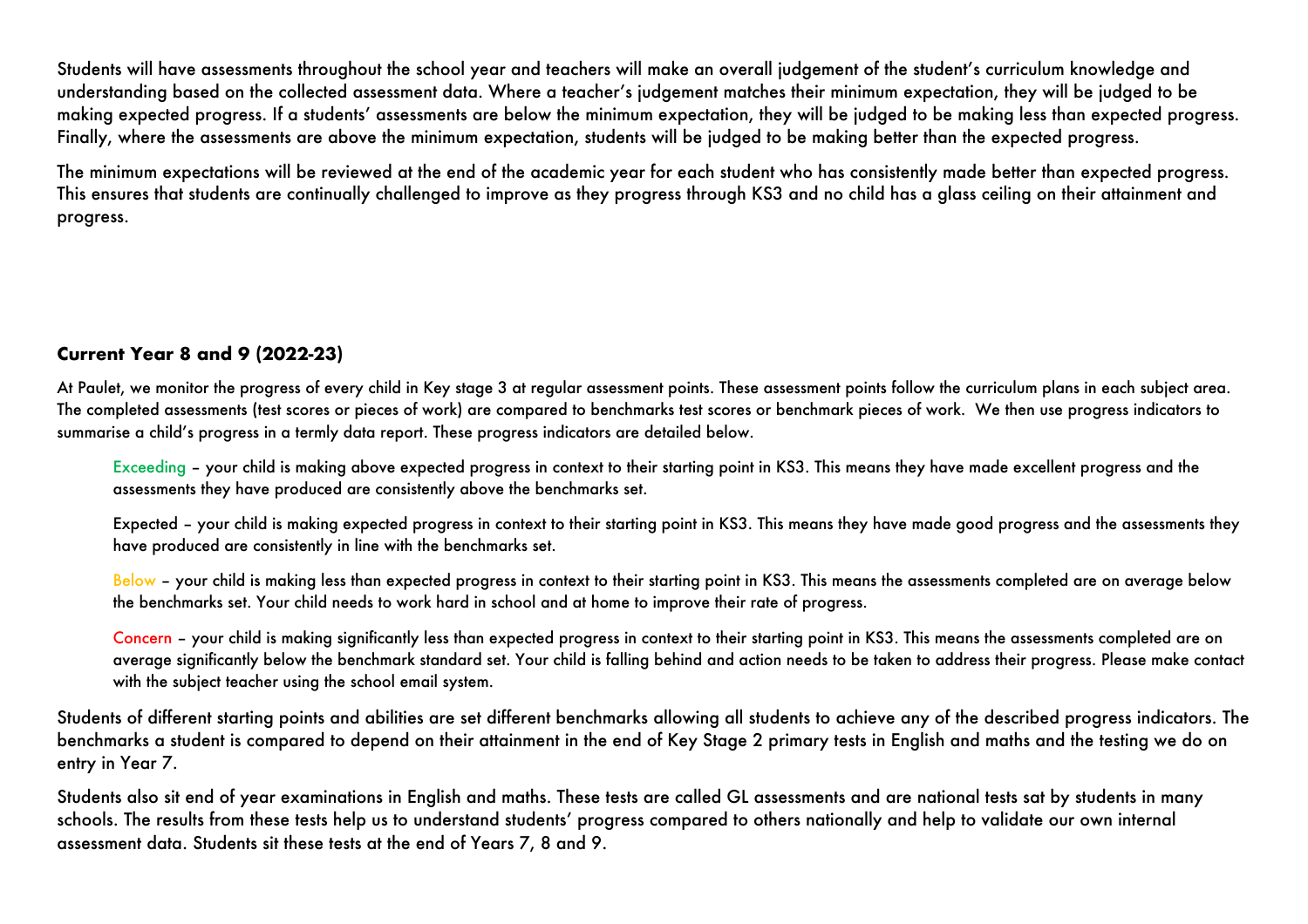Parents access reports online through www.Go4schools.com. A help guide for logging into Go4schools as a student or parent can be found here.

## **The Key Stage 4 curriculum**

At Paulet all students study the core curriculum of English, maths, science (double award), participation in PE lessons (non-qualification), ethics and philosophy (non-qualification.) PSHE (Personal Social Health Economic) education, citizenship and SRE (Sex and Relationships Education) are taught in registration periods as well as across the curriculum. Please see our Character Education and Personal Development section for further information.

As well as this, students make 3 option choices. Please see our Year 9 options quidance page for further information on the guidance they receive.

The table below details the option choices for 2021

|                | Core subjects |              |         |      |                          | <b>Option A</b>            | <b>Option B</b>             | <b>Option C</b>                |
|----------------|---------------|--------------|---------|------|--------------------------|----------------------------|-----------------------------|--------------------------------|
| <b>Subject</b> |               |              |         | P.E. | Philosophy<br>and Ethics | Triple Science,            | <b>History</b><br>Geography | <b>History</b><br>Geography    |
|                |               |              |         |      |                          | Spanish                    | Spanish                     | French                         |
|                | English       | <b>Maths</b> | Science |      |                          | <b>Btec Creative media</b> | Arl                         | Drama                          |
|                |               |              |         |      |                          | <b>Biec PE</b>             | <b>Textiles</b>             | <b>OCR Systems Engineering</b> |
|                |               |              |         |      |                          |                            | Music                       | <b>Brec Child development</b>  |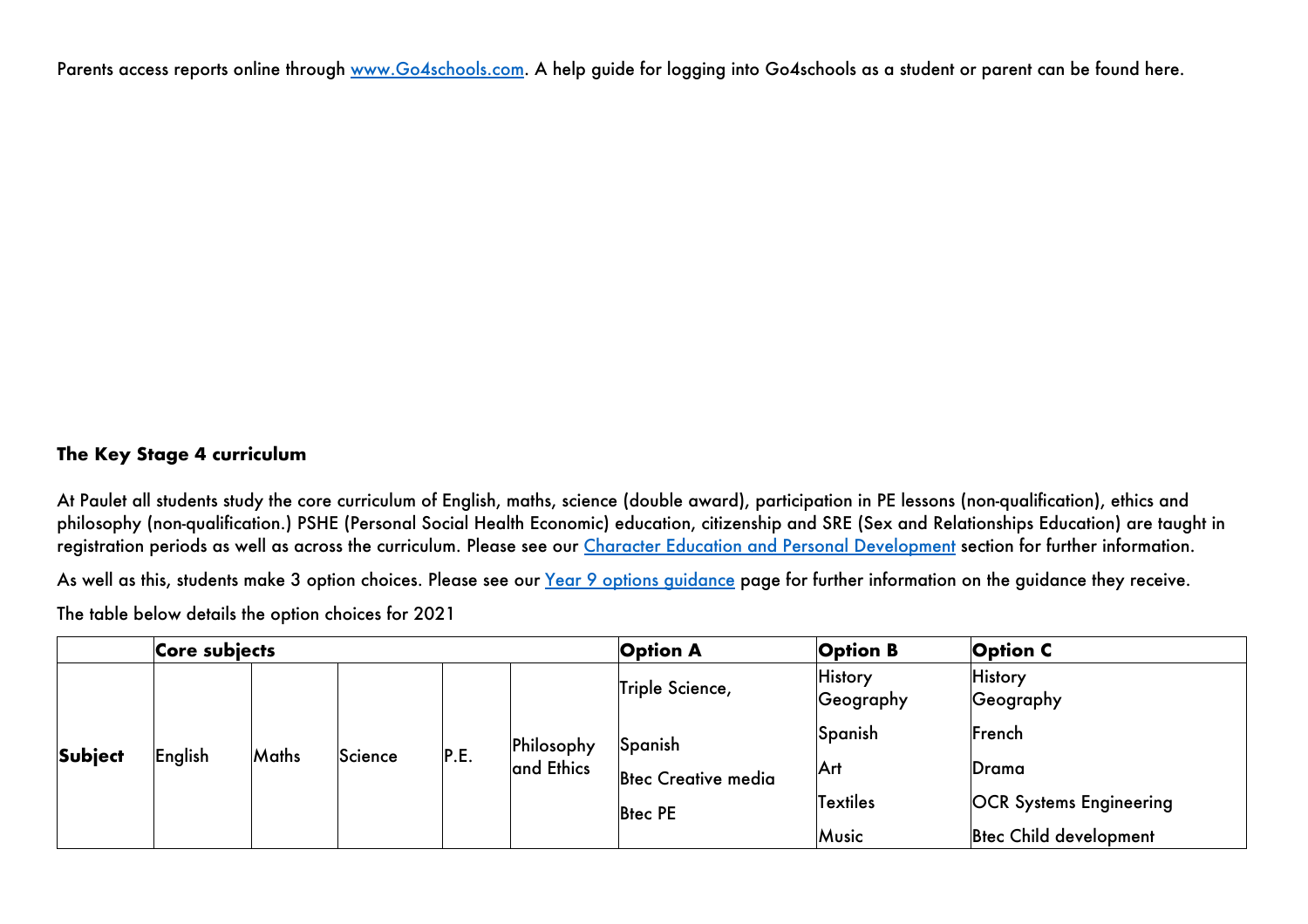|                        |  |           |   | Btec Health and Social<br>Care | <b>B</b> tec creative media | <b>OCR Engineering Design</b> |
|------------------------|--|-----------|---|--------------------------------|-----------------------------|-------------------------------|
|                        |  |           |   | <b>Ethics and Philosophy</b>   |                             | <b>Food and Nutrition</b>     |
|                        |  |           |   | Geography                      |                             |                               |
| Hours per<br>fortnight |  | <b>10</b> | 2 |                                |                             |                               |

#### **Assessment and reporting in Key Stage 4**

Students are regularly assessed in each subject they study following the curriculum plan in place. Assessments vary from in class work and homelearning tasks to formal tests sat in the exam hall. Student's work is graded where appropriate following the specifications grading scheme. For GCSEs this is grades 1 – 9 (9 being the highest grade) and for vocational subjects graded pass, merit, distinction, and distinction\*at level 1 or 2. A distinction\* at level 2 is the highest grade. A level 2 pass is the equivalent to a grade 4 and a level 2 distinction is equivalent to a grade 7 at GCSE level. The assessment data collected is used to identify where each student is currently and then we forecast what they will likely to achieve at the end of year 11.

All students are set target grades in their Key Stage 4 curriculum subjects. These are based on national benchmarks called FFT20 estimates that are moderated and adjusted by our subject leaders to set appropriately challenging targets for each student.

Data reports are provided for parents 3 times per year. The data report includes each students' target grades and their forecast grades (the grade we expect the student to achieve at the end of the qualification.) These reports are available to view for your child using Go4schools.com as well as a range of other information such as homelearning set, behaviour and attendance data.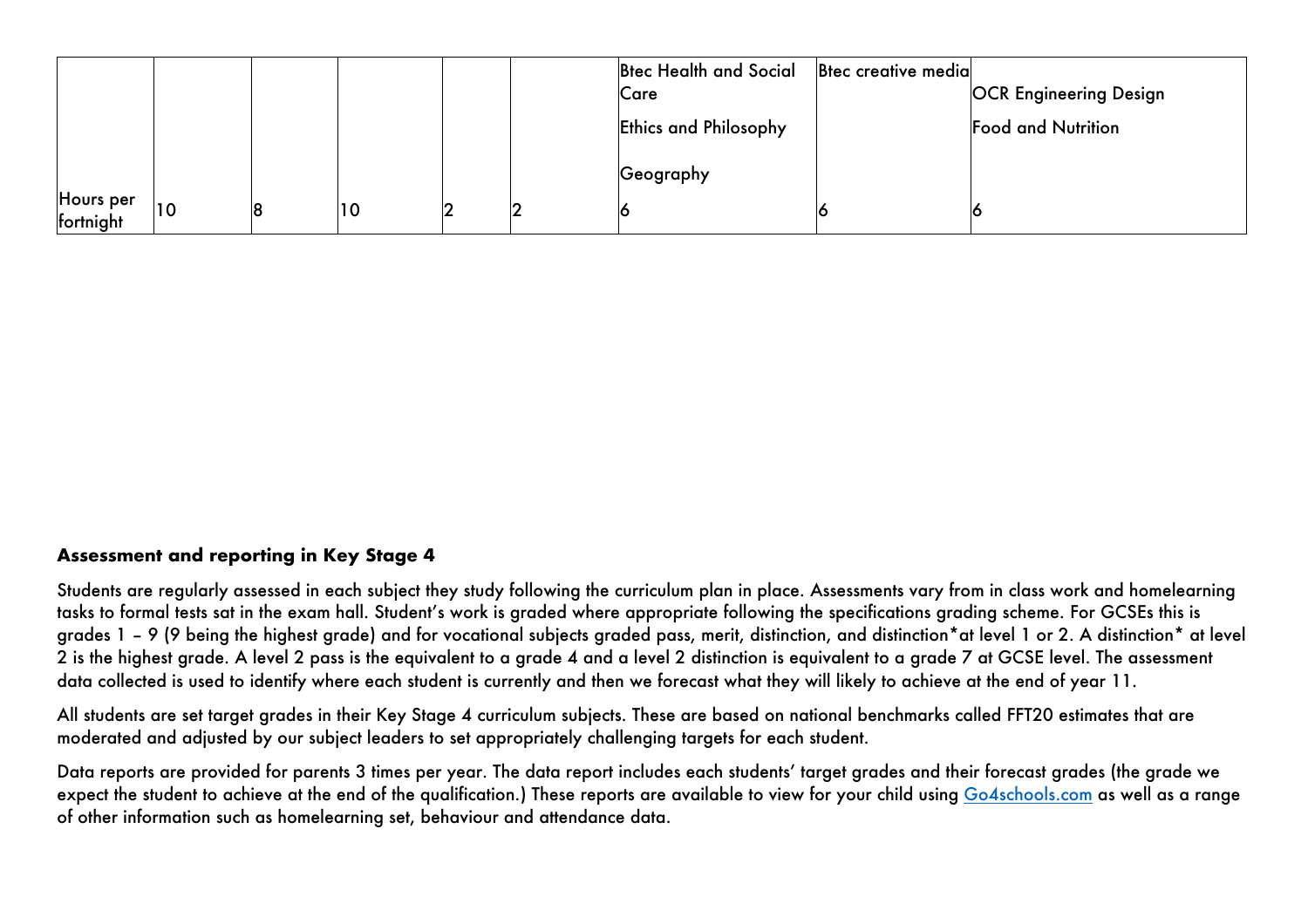#### **6th Form Curriculum**

All students in year 11 have the opportunity to progress to our 6<sup>th</sup> form college as well as candidates from other centres. Students are interviewed by senior teachers, have assemblies, and can attend a 6<sup>th</sup> form open evening to gather information about our 6<sup>th</sup> form curriculum choices. Students then have to apply to our 6<sup>th</sup> form, and they are made a conditional offer. The conditional offer stipulates what grades students need to achieve to secure their place.

Students have a wide range of curriculum choices which are detailed below. All A level and vocational subjects have 10 hours' worth of lessons per fortnight. In 2021, students had the chance to attend taster sessions in these subjects in the summer term.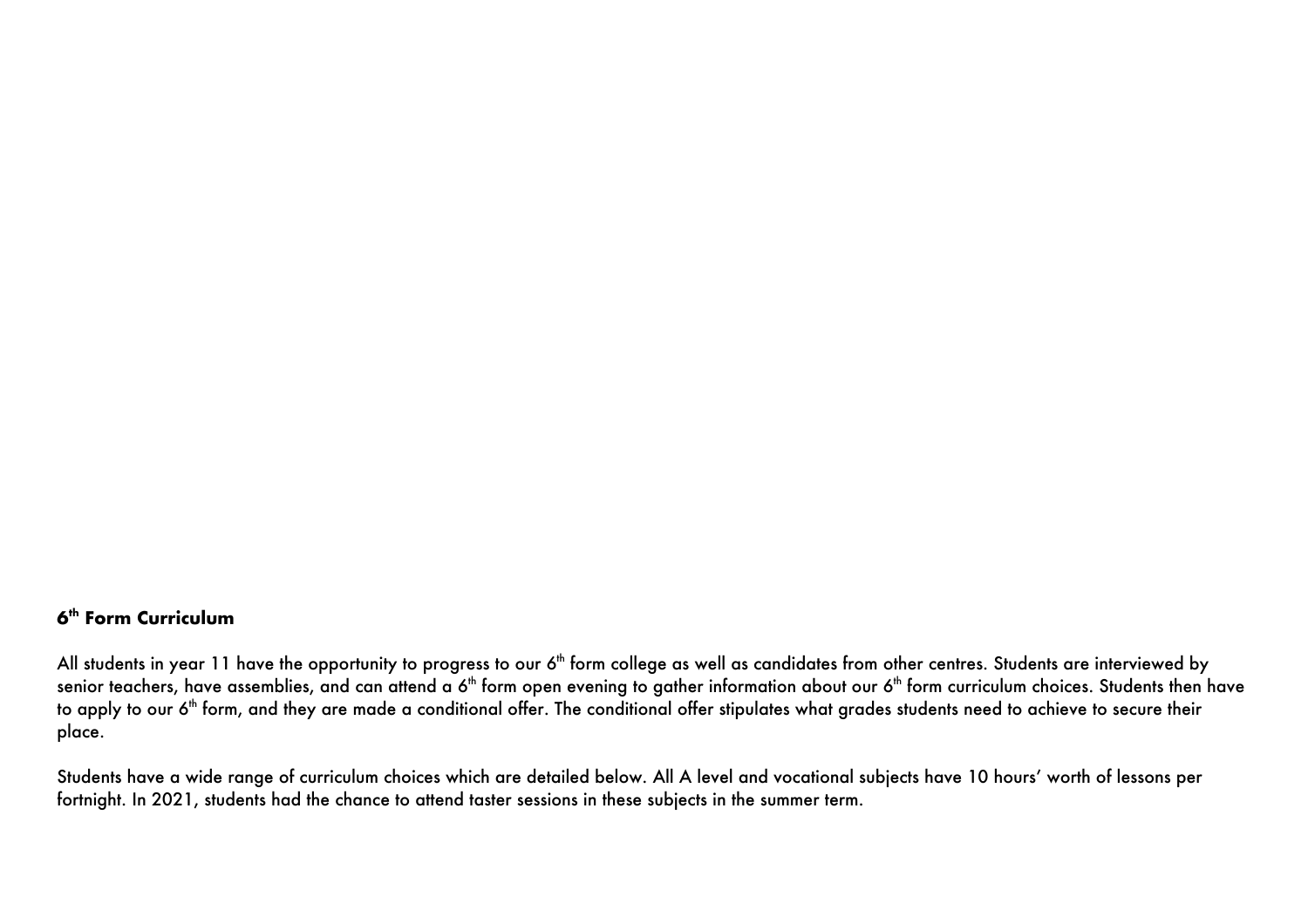#### Our offer

| A Level qualifications  | Vocational qualifications                                   | <b>Level 2 qualifications</b> |
|-------------------------|-------------------------------------------------------------|-------------------------------|
| English Literature      | ICT (Btec current year 12 and OCR national current year 13) | Resit English Language GCSE   |
| Maths                   | <b>Blec Engineering</b>                                     | <b>Resit Maths GCSE</b>       |
| Physics                 | <b>Blec Sport</b>                                           |                               |
| Chemistry               | Btec Health and social care                                 |                               |
| <b>Biology</b>          | <b>B</b> tec Business studies                               |                               |
| <b>History</b>          |                                                             |                               |
| Geography               |                                                             |                               |
| Music                   | Other qualifications and awards                             |                               |
| Art                     | Extended project qualification (EPQ)                        |                               |
| Sociology               | Duke of Edinburgh Silver Award                              |                               |
| Psychology              |                                                             |                               |
| <b>Product Design</b>   |                                                             |                               |
| Drama                   |                                                             |                               |
| <b>Religious Stdies</b> |                                                             |                               |

Students who don't achieve a grade 4 or equivalent in GCSE English and maths must continue to study them in the 6<sup>th</sup> form. Students are supported to improve their grades with timetabled lessons and drop-down sessions.

All our  $6<sup>th</sup>$  form curriculum courses are 2 years in duration. Therefore, students who register in our  $6<sup>th</sup>$  form are committing to 2 further years of study.

Students receive careers education as well as guidance and support in applying to universities, apprenticeships, or the workplace.

Students are supported pastorally through regular meetings with a learning mentor. The mentor supports students to make the most of their allocated study periods, their attendance and offer wider pastoral support. The mentor will write a reference for the student should they wish to apply to universities in their final year or when students apply for employment opportunities.

Our 6<sup>th</sup> form centre offers a varied and valuable enrichment programme. All students are also timetabled for 1 hour per week Enrichment hour on a Wednesday afternoon to choose between a range of activities such as: The Duke of Edinburgh Award, the extended project qualification, volunteering, sports etc.